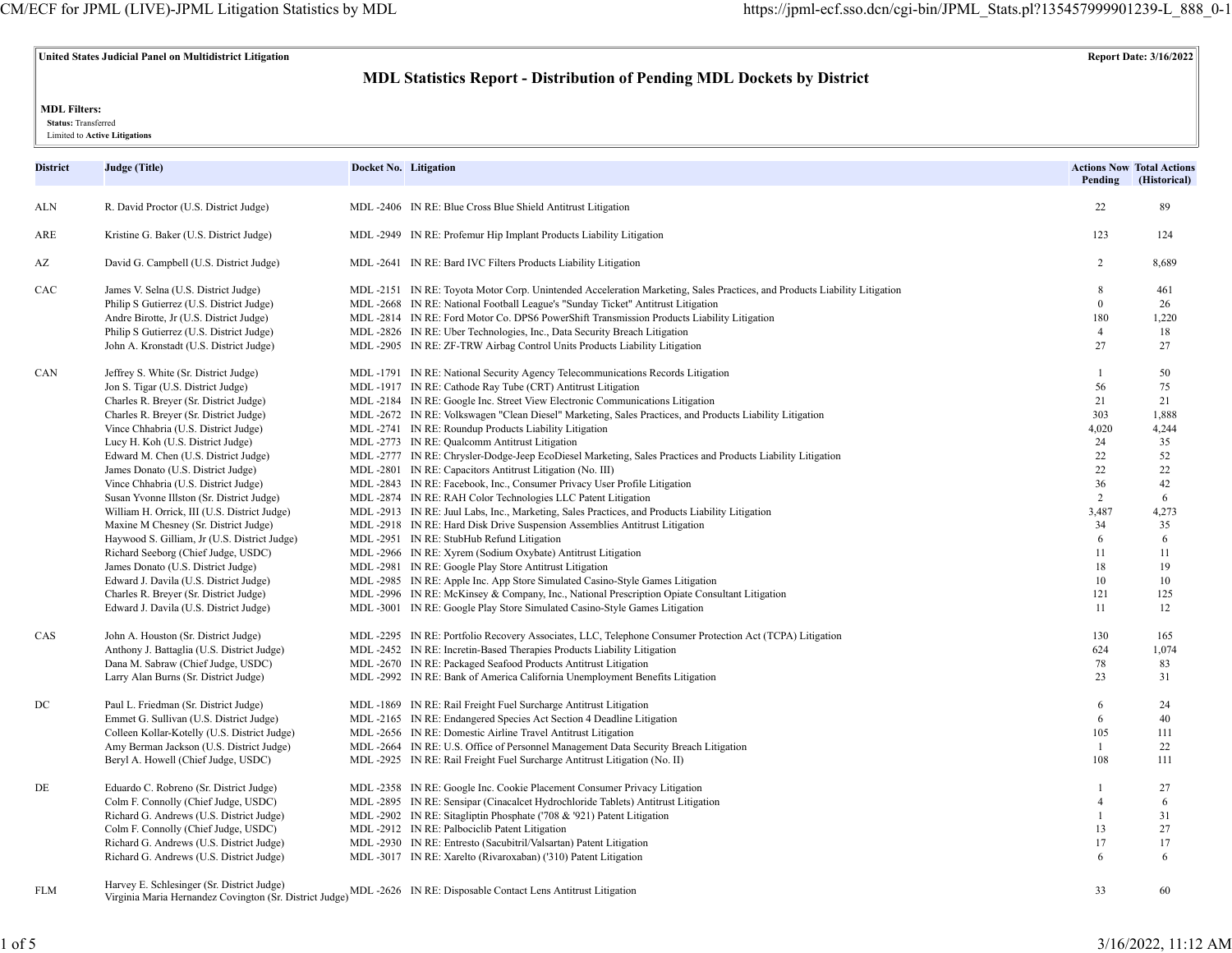|     | Roy B. Dalton, Jr (U.S. District Judge)   | MDL -3006 IN RE: Tasigna (Nilotinib) Products Liability Litigation                                                | 24               | 24      |
|-----|-------------------------------------------|-------------------------------------------------------------------------------------------------------------------|------------------|---------|
| FLN | M. Casey Rodgers (Chief Judge, USDC)      | MDL -2734 IN RE: Abilify (Aripiprazole) Products Liability Litigation                                             | 282              | 2,812   |
|     | M. Casey Rodgers (Chief Judge, USDC)      | MDL -2885 IN RE: 3M Combat Arms Earplug Products Liability Litigation                                             | 288,699          | 303,404 |
| FLS | Kenneth A. Marra (Sr. District Judge)     | MDL -1916 IN RE: Chiquita Brands International, Inc., Alien Tort Statute and Shareholders Derivative Litigation   | 19               | 31      |
|     | James Lawrence King (Sr. District Judge)  | MDL -2036 IN RE: Checking Account Overdraft Litigation                                                            | 6                | 100     |
|     | Federico A. Moreno (U.S. District Judge)  | MDL-2599 IN RE: Takata Airbag Products Liability Litigation                                                       | 179              | 350     |
|     | K. Michael Moore (U.S. District Judge)    | MDL -2832 IN RE: Liquid Toppings Dispensing System ('447) Patent Litigation                                       | 15               | 15      |
|     |                                           |                                                                                                                   | 13               |         |
|     | Darrin P. Gayles (U.S. District Judge)    | MDL-2841 IN RE: MONAT Hair Care Products Marketing, Sales Practices and Products Liability Litigation             |                  | 13      |
|     | Robin L. Rosenberg (Judge)                | MDL -2924 IN RE: Zantac (Ranitidine) Products Liability Litigation                                                | 2,097            | 2,163   |
|     | Cecilia M. Altonaga (Chief Judge, USDC)   | MDL -2989 IN RE: January 2021 Short Squeeze Trading Litigation                                                    | 57               | 62      |
|     | Rodolfo A. Ruiz (U.S. District Judge)     | MDL-2994 IN RE: Mednax Services, Inc., Customer Data Security Breach Litigation                                   | 6                | 6       |
|     | Raag Singhal (Judge)                      | MDL-3015 IN RE: Johnson & Johnson Sunscreen Marketing, Sales Practices and Products Liability Litigation          | 16               | 16      |
| GAN | Richard W. Story (Sr. District Judge)     | MDL-2782 IN RE: Ethicon Physiomesh Flexible Composite Hernia Mesh Products Liability Litigation                   | 3,614            | 3,851   |
|     | Thomas W. Thrash, Jr (Chief Judge, USDC)  | MDL -2800 IN RE: Equifax, Inc., Customer Data Security Breach Litigation                                          | 451              | 484     |
|     | Jean-Paul Boulee (Judge)                  | MDL -2933 IN RE: TransUnion Rental Screening Solutions, Inc., Fair Credit Reporting Act (FCRA) Litigation         | 14               | 14      |
|     | Leigh Martin May (U.S. District Judge)    | MDL -2974 IN RE: Paragard IUD Products Liability Litigation                                                       | 959              | 969     |
| ILN | John Z. Lee (U.S. District Judge)         | MDL-2492 IN RE: National Collegiate Athletic Association Student-Athlete Concussion Injury Litigation             | 584              | 598     |
|     | Matthew F Kennelly (Senior District Judg) | MDL-2545 IN RE: Testosterone Replacement Therapy Products Liability Litigation                                    | 11               | 7,883   |
|     | Harry D. Leinenweber (Sr. District Judge) | MDL -2580 IN RE: Opana ER Antitrust Litigation                                                                    | 14               | 14      |
|     | Joan B. Gottschall (Sr. District Judge)   | MDL-2590 IN RE: Navistar MaxxForce Engines Marketing, Sales Practices and Products Liability Litigation           | $\overline{c}$   | 49      |
|     | Gary Feinerman (U.S. District Judge)      | MDL-2705 IN RE: 100% Grated Parmesan Cheese Marketing and Sales Practices Litigation                              | $\overline{c}$   | 53      |
|     | Robert M. Dow, Jr (U.S. District Judge)   | MDL -2817 IN RE: Dealer Management Systems Antitrust Litigation                                                   | 18               | 23      |
|     | Manish S. Shah (U.S. District Judge)      | MDL-2842 IN RE: Chicago Board Options Exchange Volatility Index Manipulation Antitrust Litigation                 | 25               | 28      |
|     | Virginia M. Kendall (U.S. District Judge) | MDL -2867 IN RE: Local TV Advertising Antitrust Litigation                                                        | 22               | 22      |
|     | Robert M. Dow, Jr (U.S. District Judge)   | MDL -2909 IN RE: Fairlife Milk Products Marketing and Sales Practices Litigation                                  | 9                | 9       |
|     | Elaine E. Bucklo (Sr. District Judge)     | MDL -2931 IN RE: Delta Dental Antitrust Litigation                                                                | 27               | 28      |
|     | John Z. Lee (U.S. District Judge)         | MDL -2948 IN RE: TikTok, Inc., Consumer Privacy Litigation                                                        | 16               | 22      |
|     | Edmond E. Chang (U.S. District Judge)     | MDL-2964 IN RE: Society Insurance Company COVID-19 Business Interruption Protection Insurance Litigation          | 52               | 53      |
|     | Sharon Johnson Coleman (Honorable)        | MDL -2967 IN RE: Clearview AI, Inc., Consumer Privacy Litigation                                                  | 10               | 14      |
|     | John Robert Blakey (Honorable)            | MDL-3009 IN RE: Seresto Flea and Tick Collar Marketing, Sales Practices and Products Liability Litigation         | 16               | 16      |
|     |                                           |                                                                                                                   |                  |         |
| ILS | Nancy J. Rosenstengel (Chief Judge, USDC) | MDL-3004 IN RE: Paraquat Products Liability Litigation                                                            | 875              | 978     |
| INN | Robert L. Miller, Jr (Sr. District Judge) | MDL-2391 IN RE: Biomet M2a Magnum Hip Implant Products Liability Litigation                                       | $\boldsymbol{0}$ | 2,883   |
| INS | Robert L. Miller, Jr (Sr. District Judge) | MDL-2181 IN RE: Method of Processing Ethanol Byproducts and Related Subsystems ('858) Patent Litigation           | $\overline{0}$   | 22      |
|     | Richard L. Young (Chief Judge, USDC)      | MDL-2570 IN RE: Cook Medical, Inc., IVC Filters Marketing, Sales Practices and Products Liability Litigation      | 8,291            | 10,550  |
| KS  | John W. Lungstrum (Sr. District Judge)    | MDL-2591 IN RE: Syngenta AG MIR162 Corn Litigation                                                                | -1               | 2,435   |
|     | Daniel D. Crabtree (U.S. District Judge)  | MDL-2785 IN RE: EpiPen (Epinephrine Injection, USP) Marketing, Sales Practices and Antitrust Litigation           | 10               | 13      |
|     | Julie A. Robinson (Sr. District Judge)    | MDL -2887 IN RE: Hill's Pet Nutrition, Inc., Dog Food Products Liability Litigation                               | 2                | 37      |
| KYE | Karen K. Caldwell (Chief Judge, USDC)     | MDL-2809 IN RE: Onglyza (Saxagliptin) and Kombiglyze XR (Saxagliptin and Metformin) Products Liability Litigation | 242              | 328     |
| KYW | David J. Hale (U.S. District Judge)       | MDL-2504 IN RE: Amazon.com, Inc., Fulfillment Center Fair Labor Standards Act (FLSA) and Wage and Hour Litigation |                  | 12      |
| LAE | Eldon E. Fallon (U.S. District Judge)     | MDL -2047 IN RE: Chinese-Manufactured Drywall Products Liability Litigation                                       | 145              | 422     |
|     | Carl J. Barbier (U.S. District Judge)     | MDL-2179 IN RE: Oil Spill by the Oil Rig "Deepwater Horizon" in the Gulf of Mexico, on April 20, 2010             | 813              | 6,118   |
|     | Eldon E. Fallon (U.S. District Judge)     | MDL -2592 IN RE: Xarelto (Rivaroxaban) Products Liability Litigation                                              | 5,727            | 31,964  |
|     | Jane Triche Milazzo (U.S. District Judge) | MDL -2740 IN RE: Taxotere (Docetaxel) Products Liability Litigation                                               | 11,979           | 15,584  |
|     | Jane Triche Milazzo (U.S. District Judge) | MDL -3023 IN RE: Taxotere (Docetaxel) Eye Injury Products Liability Litigation                                    | 14               | 14      |
| МA  | Douglas P. Woodlock (Sr. District Judge)  | MDL-2428 IN RE: Fresenius GranuFlo/NaturaLyte Dialysate Products Liability Litigation                             | 17               | 4,516   |
|     | Timothy S. Hillman (U.S. District Judge)  | MDL-2566 IN RE: TelexFree Securities Litigation                                                                   | $\overline{2}$   | 13      |
|     | George A O'Toole, Jr (Sr. District Judge) | MDL -2677 IN RE: Daily Fantasy Sports Litigation                                                                  | 81               | 86      |
|     | Indira Talwani (U.S. District Judge)      | MDL -2768 IN RE: Stryker LFIT V40 Femoral Head Products Liability Litigation                                      | 559              | 1,121   |
|     | Nathaniel M. Gorton (U.S. District Judge) | MDL -2878 IN RE: Ranbaxy Generic Drug Application Antitrust Litigation                                            | $\overline{4}$   | 6       |
|     | Denise J. Casper (U.S. District Judge)    | MDL-2938 IN RE: Evenflo Company, Inc., Marketing, Sales Practices and Products Liability Litigation               | 28               | 28      |
|     |                                           |                                                                                                                   |                  |         |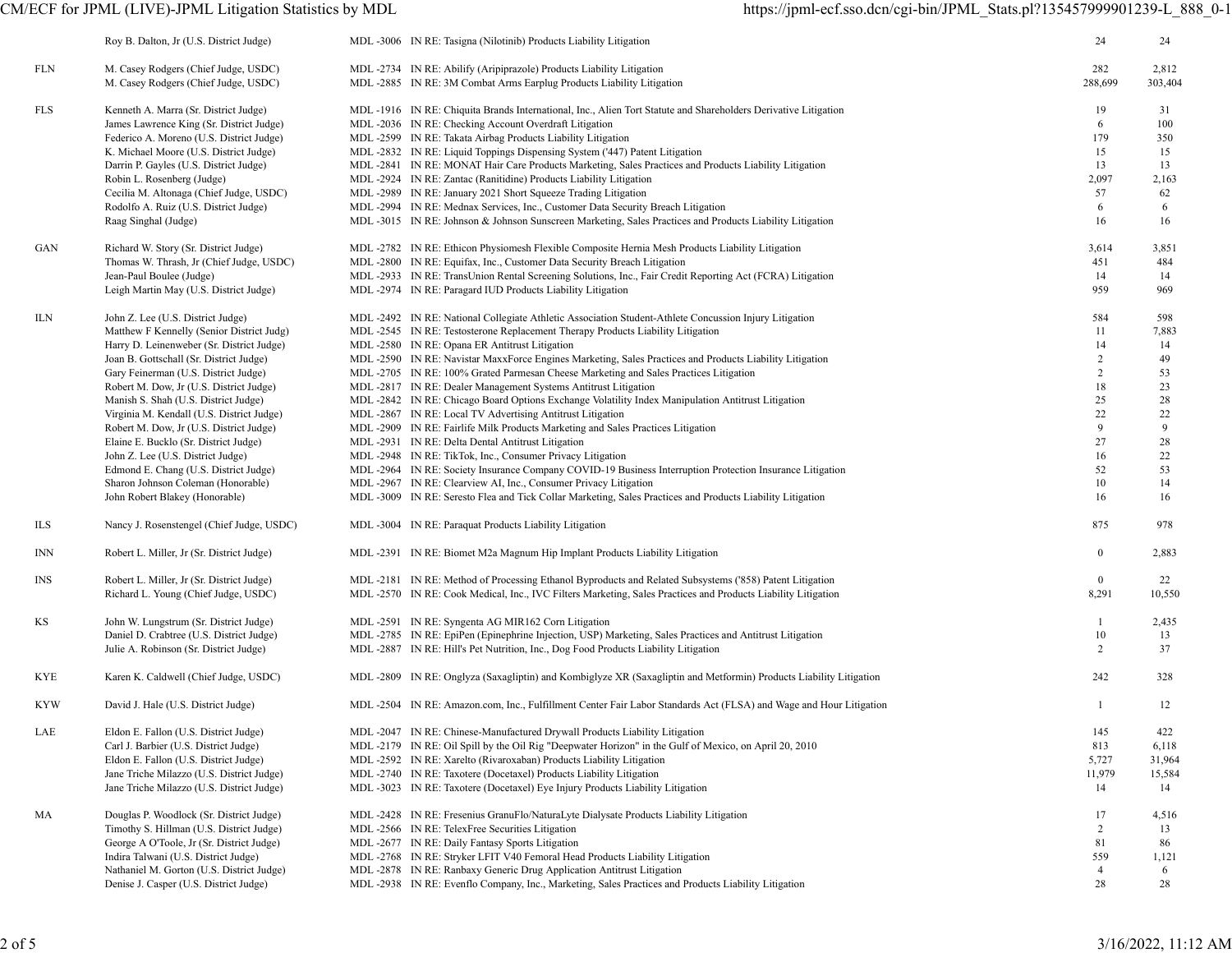| MD         | Catherine C. Blake (U.S. District Judge)<br>Paul W. Grimm (U.S. District Judge) | MDL-2775 IN RE: Smith & Nephew Birmingham Hip Resurfacing (BHR) Hip Implant Products Liability Litigation<br>MDL-2879 IN RE: Marriott International, Inc., Customer Data Security Breach Litigation | 783<br>73       | 1,059<br>91     |
|------------|---------------------------------------------------------------------------------|-----------------------------------------------------------------------------------------------------------------------------------------------------------------------------------------------------|-----------------|-----------------|
|            |                                                                                 |                                                                                                                                                                                                     |                 |                 |
| MIE        | Sean F. Cox (U.S. District Judge)                                               | MDL -2311 IN RE: Automotive Parts Antitrust Litigation                                                                                                                                              | 38              | 379             |
|            | David M. Lawson (U.S. District Judge)                                           | MDL -2744 IN RE: FCA US LLC Monostable Electronic Gearshift Litigation                                                                                                                              | 14              | 39              |
|            | Matthew F. Leitman (U.S. District Judge)                                        | MDL-2818 IN RE: General Motors Air Conditioning Marketing and Sales Practices Litigation                                                                                                            | 15              | 15              |
| ΜN         | Michael James Davis (Sr. District Judge)                                        | MDL-1431 IN RE: Baycol Products Liability Litigation                                                                                                                                                | $\overline{2}$  | 9,107           |
|            | Donovan W. Frank (Sr. District Judge)                                           | MDL-2441 IN RE: Stryker Rejuvenate and ABG II Hip Implant Products Liability Litigation                                                                                                             | 105             | 3,623           |
|            | John R. Tunheim (Chief Judge, USDC)                                             | MDL -2642 IN RE: Fluoroquinolone Products Liability Litigation                                                                                                                                      | 20              | 1,269           |
|            | Joan N. Ericksen (U.S. District Judge)                                          | MDL-2666 IN RE: Bair Hugger Forced Air Warming Devices Products Liability Litigation                                                                                                                | 29              | 5,873           |
|            | Michael James Davis (Sr. District Judge)                                        | MDL -2795 IN RE: CenturyLink Sales Practices and Securities Litigation                                                                                                                              | 6               | 29              |
|            | John R. Tunheim (Chief Judge, USDC)                                             | MDL -2998 IN RE: Pork Antitrust Litigation                                                                                                                                                          | 24              | 24              |
| MOE        | Henry Edward Autrey (U.S. District Judge)                                       | MDL-2382 IN RE: Emerson Electric Co. Wet/Dry Vac Marketing and Sales Practices Litigation                                                                                                           | 9               | 9               |
|            | Stephen N. Limbaugh, Jr (U.S. District Judge)                                   | MDL-2820 IN RE: Dicamba Herbicides Litigation                                                                                                                                                       | 31              | 55              |
|            | Sarah E. Pitlyk (U.S. District Judge)                                           | MDL -2993 IN RE: Crop Inputs Antitrust Litigation                                                                                                                                                   | 26              | 27              |
| <b>MOW</b> | Gary A. Fenner (Sr. District Judge)                                             | MDL -2567 IN RE: Pre-Filled Propane Tank Antitrust Litigation                                                                                                                                       | 5               | 38              |
|            | Gary A. Fenner (Sr. District Judge)                                             | MDL-2709 IN RE: Dollar General Corp. Motor Oil Marketing and Sales Practices Litigation                                                                                                             | 19              | 26              |
|            | Stephen R. Bough (U.S. District Judge)                                          | MDL-2936 IN RE: Smitty's/CAM2 303 Tractor Hydraulic Fluid Marketing, Sales Practices and Products Liability Litigation                                                                              | 11              | 11              |
|            | Beth Phillips (Chief Judge, USDC)                                               | MDL -2945 IN RE: Ahern Rentals, Inc., Trade Secret Litigation                                                                                                                                       | 16              | 18              |
|            | Beth Phillips (Chief Judge, USDC)                                               | MDL-2984 IN RE: Folgers Coffee Marketing and Sales Practices Litigation                                                                                                                             | 11              | 11              |
|            | Brian C. Wimes (U.S. District Judge)                                            | MDL -3019 IN RE: T-Mobile Customer Data Security Breach Litigation                                                                                                                                  | 46              | 46              |
| <b>NCW</b> | Kenneth D. Bell (U.S. District Judge)                                           | MDL-2947 IN RE: Lowe's Companies, Inc., Fair Labor Standards Act (FLSA) and Wage and Hour Litigation                                                                                                | 20              | 20              |
| NH         | Landya B. McCafferty (U.S. District Judge)                                      | MDL -2753 IN RE: Atrium Medical Corp. C-Qur Mesh Products Liability Litigation                                                                                                                      | 3,262           | 3,341           |
| NJ         | Claire C. Cecchi (U.S. District Judge)                                          | MDL-1663 IN RE: Insurance Brokerage Antitrust Litigation                                                                                                                                            | -1              | 52              |
|            | Freda L. Wolfson (Chief Judge, USDC)                                            | MDL-2243 IN RE: Fosamax (Alendronate Sodium) Products Liability Litigation (No. II)                                                                                                                 | 258             | 1,287           |
|            | Peter G. Sheridan (Sr. District Judge)                                          | MDL -2332 IN RE: Lipitor Antitrust Litigation                                                                                                                                                       | 2               | 34              |
|            | Madeline C. Arleo (U.S. District Judge)                                         | MDL -2687 IN RE: Liquid Aluminum Sulfate Antitrust Litigation                                                                                                                                       | $\bf{0}$        | 85              |
|            | Freda L. Wolfson (Chief Judge, USDC)                                            | MDL-2738 IN RE: Johnson & Johnson Talcum Powder Products Marketing, Sales Practices and Products Liability Litigation                                                                               | 37,509          | 38,606          |
|            | Brian R. Martinotti (U.S. District Judge)                                       | MDL -2750 IN RE: Invokana (Canagliflozin) Products Liability Litigation                                                                                                                             | 234             | 1,208           |
|            | Michael A. Shipp (U.S. District Judge)                                          | MDL-2779 IN RE: FieldTurf Artificial Turf Marketing and Sales Practices Litigation                                                                                                                  | 15              | 17              |
|            | Claire C. Cecchi (U.S. District Judge)                                          | MDL-2789 IN RE: Proton-Pump Inhibitor Products Liability Litigation (No. II)                                                                                                                        | 13,470          | 18,236          |
|            | Robert B. Kugler (Sr. District Judge)                                           | MDL-2875 IN RE: Valsartan, Losartan, and Irbesartan Products Liability Litigation                                                                                                                   | 1,072           | 1,176           |
|            | Madeline C. Arleo (U.S. District Judge)                                         | MDL-2904 IN RE: American Medical Collection Agency, Inc., Customer Data Security Breach Litigation                                                                                                  | 44              | 54              |
|            | Brian R. Martinotti (U.S. District Judge)                                       | MDL-2921 IN RE: Allergan Biocell Textured Breast Implant Products Liability Litigation                                                                                                              | 926             | 954             |
|            | Brian R. Martinotti (U.S. District Judge)                                       | MDL-2973 IN RE: Elmiron (Pentosan Polysulfate Sodium) Products Liability Litigation                                                                                                                 | 783             | 809             |
| NM         | James O. Browning (U.S. District Judge)                                         | MDL-2695 IN RE: Santa Fe Natural Tobacco Company Marketing and Sales Practices Litigation                                                                                                           | 17              | 17              |
|            | William P. Johnson (Chief Judge, USDC)                                          | MDL-2824 IN RE: Gold King Mine Release in San Juan County, Colorado, on August 5, 2015                                                                                                              | $7\phantom{.0}$ | $7\phantom{.0}$ |
| <b>NYE</b> | Margo K. Brodie (U.S. District Judge)                                           | MDL-1720 IN RE: Payment Card Interchange Fee and Merchant Discount Antitrust Litigation                                                                                                             | 70              | 127             |
|            | Brian M. Cogan (U.S. District Judge)                                            | MDL -1738 IN RE: Vitamin C Antitrust Litigation                                                                                                                                                     | $\overline{4}$  | 10              |
|            | Nicholas G Garaufis (Sr. District Judge)                                        | MDL -2221 IN RE: American Express Anti-Steering Rules Antitrust Litigation (No. II)                                                                                                                 | $7\phantom{.0}$ | 15              |
|            | Brian M. Cogan (U.S. District Judge)                                            | MDL -2331 IN RE: Propecia (Finasteride) Products Liability Litigation                                                                                                                               | $\mathbf{1}$    | 1,179           |
|            | Nina Gershon (Sr. District Judge)                                               | MDL -2819 IN RE: Restasis (Cyclosporine Ophthalmic Emulsion) Antitrust Litigation                                                                                                                   | 15              | 21              |
| <b>NYS</b> | Vernon S. Broderick (U.S. District Judge)                                       | MDL -1358 IN RE: Methyl Tertiary Butyl Ether ("MTBE") Products Liability Litigation                                                                                                                 | 15              | 190             |
|            | George B. Daniels (U.S. District Judge)                                         | MDL-1570 IN RE: Terrorist Attacks on September 11, 2001                                                                                                                                             | 343             | 351             |
|            | Naomi Reice Buchwald (Sr. District Judge)                                       | MDL -2262 IN RE: Libor-Based Financial Instruments Antitrust Litigation                                                                                                                             | 48              | 78              |
|            | Paul A. Engelmayer (U.S. District Judge)                                        | MDL -2481 IN RE: Aluminum Warehousing Antitrust Litigation                                                                                                                                          | -1              | 35              |
|            | Vernon S. Broderick (U.S. District Judge)                                       | MDL -2542 IN RE: Keurig Green Mountain Single-Serve Coffee Antitrust Litigation                                                                                                                     | 21              | 30              |
|            | Jesse M. Furman (U.S. District Judge)                                           | MDL -2543 IN RE: General Motors LLC Ignition Switch Litigation                                                                                                                                      | $\overline{4}$  | 854             |
|            | Valerie E. Caproni (U.S. District Judge)                                        | MDL-2548 IN RE: Commodity Exchange, Inc., Gold Futures and Options Trading Litigation                                                                                                               | 28              | 29              |
|            | Valerie E. Caproni (U.S. District Judge)                                        | MDL -2573 IN RE: London Silver Fixing, Ltd., Antitrust Litigation                                                                                                                                   | 8               | 8               |
|            | Naomi Reice Buchwald (Sr. District Judge)                                       | MDL -2645 IN RE: Kind LLC "All Natural" Litigation                                                                                                                                                  | 11              | 12              |
|            | Paul G. Gardephe (U.S. District Judge)                                          | MDL -2673 IN RE: Treasury Securities Auction Antitrust Litigation                                                                                                                                   | 32              | 43              |
|            | J. Paul Oetken (U.S. District Judge)                                            | MDL -2704 IN RE: Interest Rate Swaps Antitrust Litigation                                                                                                                                           | 10              | 11              |
|            | P. Kevin Castel (Sr. District Judge)                                            | MDL -2742 IN RE: SunEdison, Inc., Securities Litigation                                                                                                                                             | 12              | 34              |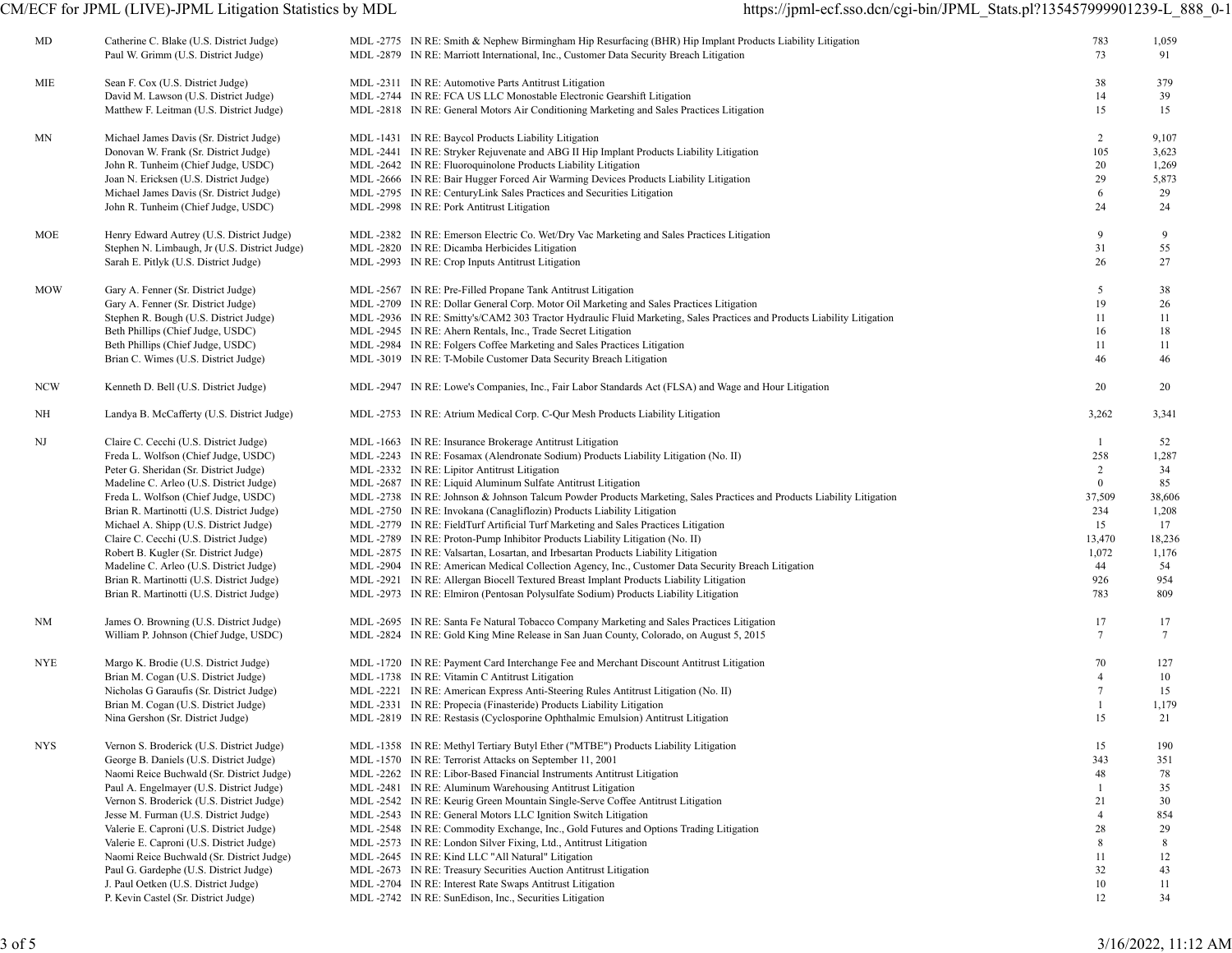# CM/ECF for JPML (LIVE)-JPML Litigation Statistics by MDL https://jpml-ecf.sso.dcn/cgi-bin/JPML\_Stats.pl?135457999901239-L\_888\_0-1

|                       | Paul A. Crotty (Sr. District Judge)<br>Lewis A. Kaplan (Sr. District Judge)<br>John G Koeltl (U.S. District Judge)<br>P. Kevin Castel (Sr. District Judge)                                                                                                                                                                                                                                                                             |     | MDL-2859 IN RE: Zimmer M/L Taper Hip Prosthesis or M/L Taper Hip Prosthesis with Kinectiv Technology and Versys Femoral Head Products Liability Litigation<br>MDL-2865 IN RE: Customs and Tax Administration of the Kingdom of Denmark (Skatteforvaltningen) Tax Refund Scheme Litigation<br>MDL -2968 IN RE: Generali COVID-19 Travel Insurance Litigation<br>MDL -3010 IN RE: Google Digital Advertising Antitrust Litigation                                                                                                                                                                                                                                                                                                         | 290<br>184<br>14<br>30                                                           | 298<br>186<br>15<br>30                                                |
|-----------------------|----------------------------------------------------------------------------------------------------------------------------------------------------------------------------------------------------------------------------------------------------------------------------------------------------------------------------------------------------------------------------------------------------------------------------------------|-----|-----------------------------------------------------------------------------------------------------------------------------------------------------------------------------------------------------------------------------------------------------------------------------------------------------------------------------------------------------------------------------------------------------------------------------------------------------------------------------------------------------------------------------------------------------------------------------------------------------------------------------------------------------------------------------------------------------------------------------------------|----------------------------------------------------------------------------------|-----------------------------------------------------------------------|
| NYW                   | Geoffrey W. Crawford (U.S. District Judge)                                                                                                                                                                                                                                                                                                                                                                                             |     | MDL-2903 IN RE: Fisher-Price Rock 'n Play Sleeper Marketing, Sales Practices, and Products Liability Litigation                                                                                                                                                                                                                                                                                                                                                                                                                                                                                                                                                                                                                         | 16                                                                               | 16                                                                    |
| <b>OHN</b>            | Jeffrey J. Helmick (U.S. District Judge)<br>Dan A. Polster (U.S. District Judge)<br>James S. Gwin (U.S. District Judge)                                                                                                                                                                                                                                                                                                                |     | MDL-2197 IN RE: DePuy Orthopaedics, Inc., ASR Hip Implant Products Liability Litigation<br>MDL -2804 IN RE: National Prescription Opiate Litigation<br>MDL -2807 IN RE: Sonic Corp. Customer Data Security Breach Litigation                                                                                                                                                                                                                                                                                                                                                                                                                                                                                                            | 341<br>3,087<br>2                                                                | 10,368<br>3,139<br>11                                                 |
| <b>OHS</b>            | Edmund A. Sargus, Jr (Chief Judge, USDC)<br>Edmund A. Sargus, Jr (Chief Judge, USDC)                                                                                                                                                                                                                                                                                                                                                   |     | MDL-2433 IN RE: E. I. du Pont de Nemours and Company C-8 Personal Injury Litigation<br>MDL -2846 IN RE: Davol, Inc./C.R. Bard, Inc., Polypropylene Hernia Mesh Products Liability Litigation                                                                                                                                                                                                                                                                                                                                                                                                                                                                                                                                            | $\mathbf{1}$<br>16,437                                                           | 3,697<br>16,641                                                       |
| OKE                   | Robert J. Shelby (U.S. District Judge)                                                                                                                                                                                                                                                                                                                                                                                                 |     | MDL -2977 IN RE: Broiler Chicken Grower Antitrust Litigation (No. II)                                                                                                                                                                                                                                                                                                                                                                                                                                                                                                                                                                                                                                                                   | 5                                                                                | 5                                                                     |
| OKN                   | Terence C. Kern (Sr. District Judge)                                                                                                                                                                                                                                                                                                                                                                                                   |     | MDL-2700 IN RE: Genentech, Inc., Herceptin (Trastuzumab) Marketing and Sales Practices Litigation                                                                                                                                                                                                                                                                                                                                                                                                                                                                                                                                                                                                                                       | 14                                                                               | 14                                                                    |
| OR                    | Michael H. Simon (U.S. District Judge)                                                                                                                                                                                                                                                                                                                                                                                                 |     | MDL-2828 IN RE: Intel Corp. CPU Marketing, Sales Practices and Products Liability Litigation                                                                                                                                                                                                                                                                                                                                                                                                                                                                                                                                                                                                                                            | 41                                                                               | 43                                                                    |
| PAE                   | Eduardo C. Robreno (Sr. District Judge)<br>Cynthia M. Rufe (U.S. District Judge)<br>Gene E.K. Pratter (U.S. District Judge)<br>Anita B. Brody (Sr. District Judge)<br>Michael M Baylson (Sr. District Judge)<br>Mitchell S Goldberg (U.S. District Judge)<br>Timothy J. Savage (U.S. District Judge)<br>Cynthia M. Rufe (U.S. District Judge)<br>C. Darnell Jones, II (U.S. District Judge)<br>Harvey Bartle, III (Sr. District Judge) |     | MDL-875 IN RE: Asbestos Products Liability Litigation (No. VI)<br>MDL-1871 IN RE: Avandia Marketing, Sales Practices and Products Liability Litigation<br>MDL-2002 IN RE: Processed Egg Products Antitrust Litigation<br>MDL -2323 IN RE: National Football League Players' Concussion Injury Litigation<br>MDL -2437 IN RE: Domestic Drywall Antitrust Litigation<br>MDL-2445 IN RE: Suboxone (Buprenorphine Hydrochloride and Naloxone) Antitrust Litigation<br>MDL -2460 IN RE: Niaspan Antitrust Litigation<br>MDL -2724 IN RE: Generic Pharmaceuticals Pricing Antitrust Litigation<br>MDL -2833 IN RE: FedLoan Student Loan Servicing Litigation<br>MDL -2848 IN RE: Zostavax (Zoster Vaccine Live) Products Liability Litigation | 37<br>$\mathbf{0}$<br>21<br>330<br>8<br>12<br>21<br>131<br>$\mathbf{Q}$<br>2,066 | 192,126<br>5,299<br>33<br>352<br>29<br>17<br>23<br>201<br>10<br>2,498 |
| PAM                   | Christopher C. Conner (U.S. District Judge)                                                                                                                                                                                                                                                                                                                                                                                            |     | MDL -2816 IN RE: Sorin 3T Heater-Cooler System Products Liability Litigation (No. II)                                                                                                                                                                                                                                                                                                                                                                                                                                                                                                                                                                                                                                                   | 11                                                                               | 101                                                                   |
| PAW                   | W. Scott Hardy (U.S. District Judge)<br>Mark R. Hornak (Chief Judge, USDC)<br>J. Nicholas Ranjan (U.S.District Judge)<br>Joy Flowers Conti (Sr. District Judge)<br>Joy Flowers Conti (Sr. District Judge)                                                                                                                                                                                                                              |     | MDL -2862 IN RE: Diisocyanates Antitrust Litigation<br>MDL-2969 IN RE: Erie COVID-19 Business Interruption Protection Insurance Litigation<br>MDL-2988 IN RE: All-Clad Metalcrafters, LLC, Cookware Marketing and Sales Practices Litigation<br>MDL-3014 IN RE: Philips Recalled CPAP, Bi-Level PAP, and Mechanical Ventilator Products Liability Litigation<br>MDL-3021 IN RE: SoClean, Inc., Marketing, Sales Practices and Products Liability Litigation                                                                                                                                                                                                                                                                             | 12<br>32<br>$\overline{4}$<br>262<br>24                                          | 12<br>32<br>$\overline{4}$<br>264<br>24                               |
| SC                    | Richard M. Gergel (U.S. District Judge)<br>J Michelle Childs (U.S. District Judge)                                                                                                                                                                                                                                                                                                                                                     |     | MDL -2873 IN RE: Aqueous Film-Forming Foams Products Liability Litigation<br>MDL -2972 IN RE: Blackbaud, Inc., Customer Data Security Breach Litigation                                                                                                                                                                                                                                                                                                                                                                                                                                                                                                                                                                                 | 2,303<br>29                                                                      | 2,386<br>31                                                           |
| <b>TXN</b>            | David C. Godbey (U.S. District Judge)<br>James Edgar Kinkeade (U.S. District Judge)                                                                                                                                                                                                                                                                                                                                                    |     | MDL -2099 IN RE: Stanford Entities Securities Litigation<br>MDL-2244 IN RE: DePuy Orthopaedics, Inc., Pinnacle Hip Implant Products Liability Litigation                                                                                                                                                                                                                                                                                                                                                                                                                                                                                                                                                                                | 26<br>4,712                                                                      | 155<br>10,604                                                         |
| <b>TXW</b>            | Alan D Albright (U.S. District Judge)                                                                                                                                                                                                                                                                                                                                                                                                  |     | MDL -2959 IN RE: Proven Networks, LLC, Patent Litigation                                                                                                                                                                                                                                                                                                                                                                                                                                                                                                                                                                                                                                                                                | 8                                                                                | 11                                                                    |
| <b>VAE</b>            | Anthony J. Trenga (U.S. District Judge)<br>Anthony J. Trenga (U.S. District Judge)<br>Rebecca Beach Smith (U.S. District Judge)<br>Anthony J. Trenga (U.S. District Judge)                                                                                                                                                                                                                                                             |     | MDL-2627 IN RE: Lumber Liquidators Chinese-Manufactured Flooring Products Marketing, Sales Practices and Products Liability Litigation<br>MDL-2743 IN RE: Lumber Liquidators Chinese-Manufactured Laminate Flooring Durability Marketing and Sales Practices Litigation<br>MDL -2836 IN RE: Zetia (Ezetimibe) Antitrust Litigation<br>MDL -2915 IN RE: Capital One Consumer Data Security Breach Litigation                                                                                                                                                                                                                                                                                                                             | $\overline{2}$<br>$\theta$<br>19<br>33                                           | 197<br>32<br>23<br>65                                                 |
| <b>Report Totals:</b> |                                                                                                                                                                                                                                                                                                                                                                                                                                        | 183 |                                                                                                                                                                                                                                                                                                                                                                                                                                                                                                                                                                                                                                                                                                                                         | 425,884                                                                          | 763,342                                                               |

 Total Number of MDL Dockets: **183** Total Number of Transferee Districts: **45**

Total Number of Transferee Judges: **149**

16 Chief Judge, USDC

2 Honorable

3 Judge

1 Senior District Judg

37 Sr. District Judge